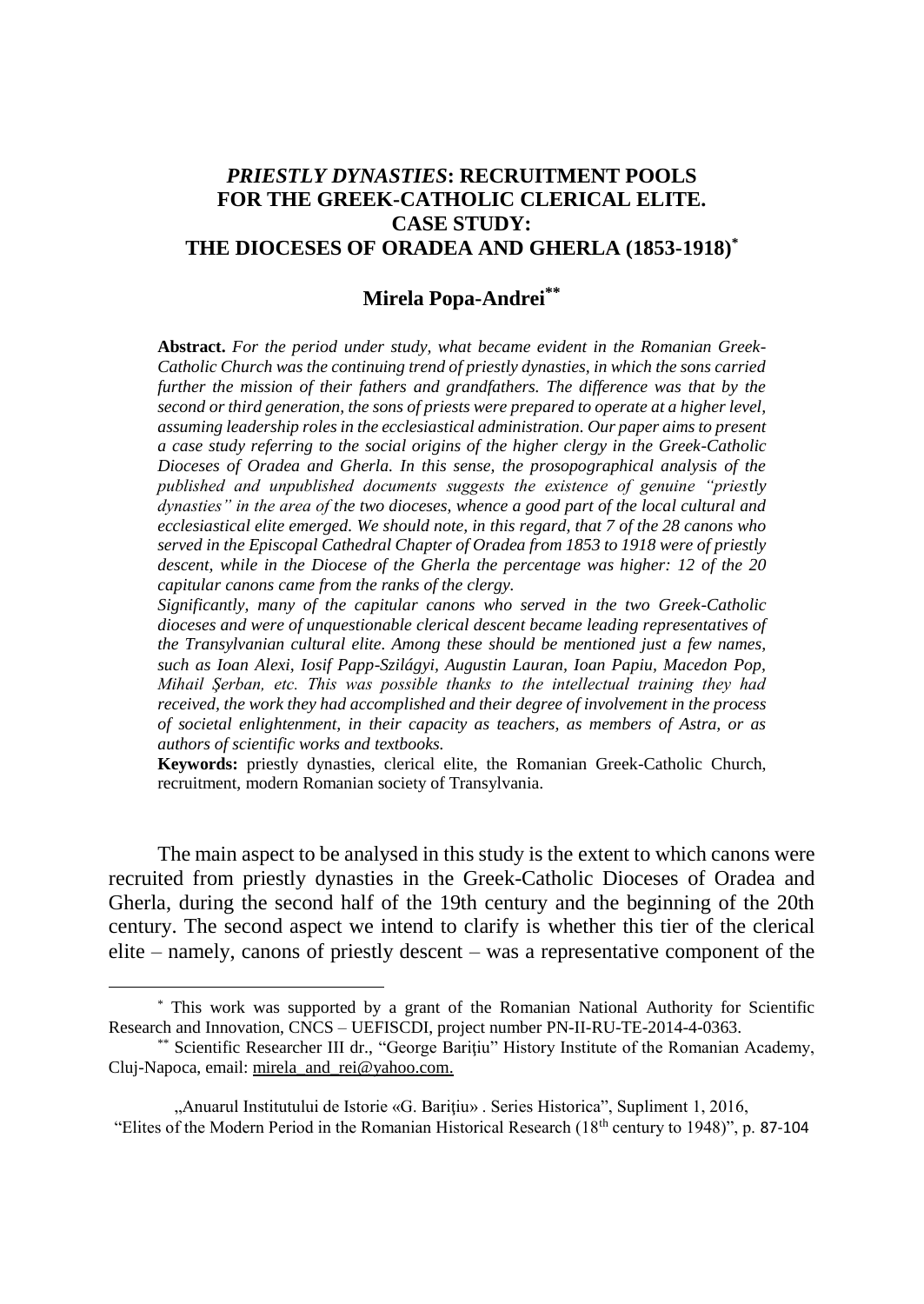cultural or even of the political elite in the modern Romanian society of Transylvania.

First of all, let us define the syntagm *priestly dynasties*. In our opinion, a "priestly dynasty" represented a line of professional filiation within one and the same family, comprising 2-3 (consecutive) generations. More specifically, it referred to the case in which a priest's father or paternal grandfather had also been a priest. We should emphasize the fact that during the modern period, there were at least two types of hereditary priestly succession: direct succession, from father to son, and horizontal or collateral succession, from uncle to nephew (by brother or sister).<sup>1</sup> The second type of succession can easily be illustrated with the case of several bishops who did not have direct descendants and, therefore, focused their attention on and granted their support to their collateral descendants (their nephews). In this sense, a telling example from the Enlightenment period was that of Bishop Samuil Vulcan, from the Diocese of Oradea, who encouraged and supported his brother's son, Nicolae Vulcan (1805-1884), to pursue his studies in Blaj, Sibiu and Oradea Mare, offering him the opportunity to complete his intellectual and theological training at the University of Vienna. After graduating from this university, Nicolae Vulcan was invited to work in the episcopal chancery. Two years later, he was appointed as priest in the parish of Holod, being promoted archpriest shortly thereafter. All these aspects, the most important of which was his access to proper training and education, represented significant steps towards his recruitment and promotion up the ecclesiastical ladder, all the way to the position of canon.<sup>2</sup>

A well-known, albeit little researched phenomenon in historiography, the hereditary transmission of ecclesiastical positions or, in general, of professions was a custom perpetuated from the medieval to the modern period. The fact that real "dynasties of priests" were formed among both the Greek-Catholic and the Orthodox Romanians,is obvious and can be relatively easily demonstrated. In his study entitled *Elitele româneşti din Transilvania veacului al XVIII-lea* [*The Romanian Elites of the 18th Century*]*,* the historian Remus Câmpeanu shows that the promotion mechanism at work in Transylvania during the Enlightenment Age was unquestionably predicated on nepotism.<sup>3</sup> There are compelling arguments that this strategy was

<sup>&</sup>lt;sup>1</sup> Nicolae Edroiu, "*Genealogiile preotesti si protopopesti din Transilvania (Consideratii privind studiul carierelor intelectuale româneşti din sec. XVIII-XIX)*, in vol. Sorin Mitu et alii (Eds.), *Biserică, Societate, Identitate. In honorem Nicolae Bocşan*, Cluj-Napoca, Presa Universitară Clujeană, 2007, p. 77.

<sup>2</sup> *Ibidem*, p. 79. See also Mirela Popa-Andrei (Ed.) et alii, *Canonici, profesori şi vicari foranei din Biserica Română Unită (1853-1918). Dicţionar*, Cluj-Napoca, Mega, 2013 (hereinafter *Dicţionar*), p. 407-408.

<sup>3</sup> Remus Câmpeanu, *Elitele româneşti din Transilvania veacului al XVIII-lea*, Cluj-Napoca, Presa Universitară Clujeană, 2008, 2nd edition, p. 286-305.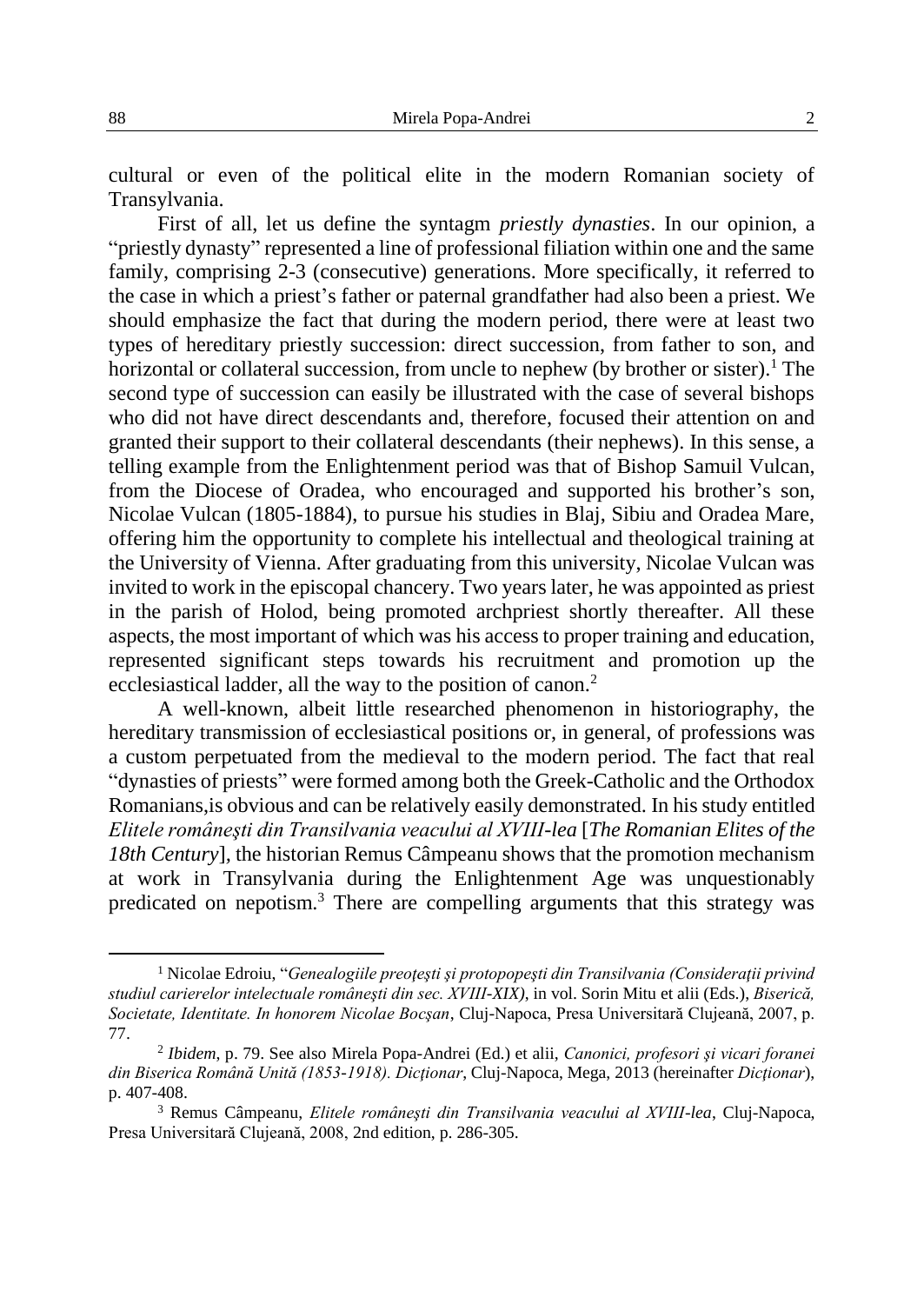taken over and applied by the high prelates of the Romanian Greek-Catholic Church in their recruitment of ecclesiastical staff, at least in the first part of the 19th century.

Conclusive evidence, in this regard, comes from the decisions of the Greek-Catholic diocesan synod that took place in Blaj in September 1821. Among them was a resolution stipulating that preference should continue to be given to direct (sons, nephews) and indirect descendants (sons-in-law) in appointments to vacant parish positions.<sup>4</sup> Even though in the second half of the 19th century, the Romanian Greek-Catholic bishops in Transylvania underscored, in accordance with the requirements of the time, the need for forming professionally well-trained and instructed clergymen, to the detriment of hereditary priesthood, numerous "priestly dynasties" continued to exist. Indeed, from the 1850s on, the number of priests coming from different social backgrounds increased, thanks to the development of a modern theological education system, in which, at least officially, all well-prepared candidates, with a valid file, benefited from equal opportunities of acceptance in a school of theology. Notwithstanding all this, the number of priestly family descendants remained rather high. An explanation for this could be the somewhat privileged situation of the youth who came from priestly families. From the start, they benefited from a superior education and also had certain economic and material advantages over their fellow students, whose roots lay with the peasantry or petty local notables.

For the period under study, what became evident in the Romanian Greek-Catholic Church was the continuing trend of priestly dynasties, in which the sons carried further the mission of their fathers and grandfathers. The difference was that by the second or third generation, the sons of priests were prepared to operate at a higher level, assuming leadership roles in the ecclesiastical administration. Towards the end of the 19th century, the number of canons<sup>5</sup> of priestly descent increased in all the Greek-Catholic dioceses in Transylvania, attesting the fact that hereditary priesthood functioned efficiently and that the strategy of socio-professional assertion through the second or the third generation was extremely practical. Of the 105 canons who were active, in the period 1853-1918, in the Metropolitan Chapter of Blaj and in the three Episcopal Chapters of Oradea, Lugoj, Gherla, 34 were of priestly origin, amounting to a percentage of 33.33%, i.e. one third of the total. The highest percentage of canons of priestly descent, 60%, could be encountered in the Diocese of Gherla (i.e. 12 of 20 canons came from priestly families). The lowest

<sup>4</sup> I. Micu Moldovan, *Acte sinodali ale Bisericii de Alba Iulia și Făgăraș*, vol. II, Blaj, 1869, p. 111.

<sup>&</sup>lt;sup>5</sup> Canons were members of the Cathedral Chapters. A chapter was a self-standing body that assisted the bishop in governing and administering the diocese. Canons were referents on the ecclesiastical, administrative and educational matters of the diocese. Throughout the time span considered here, the chapters of the Dioceses of Oradea Mare and Gherla comprised 6 canons each, while the Metropolitan Chapter of Blaj included 10 canons after 1855.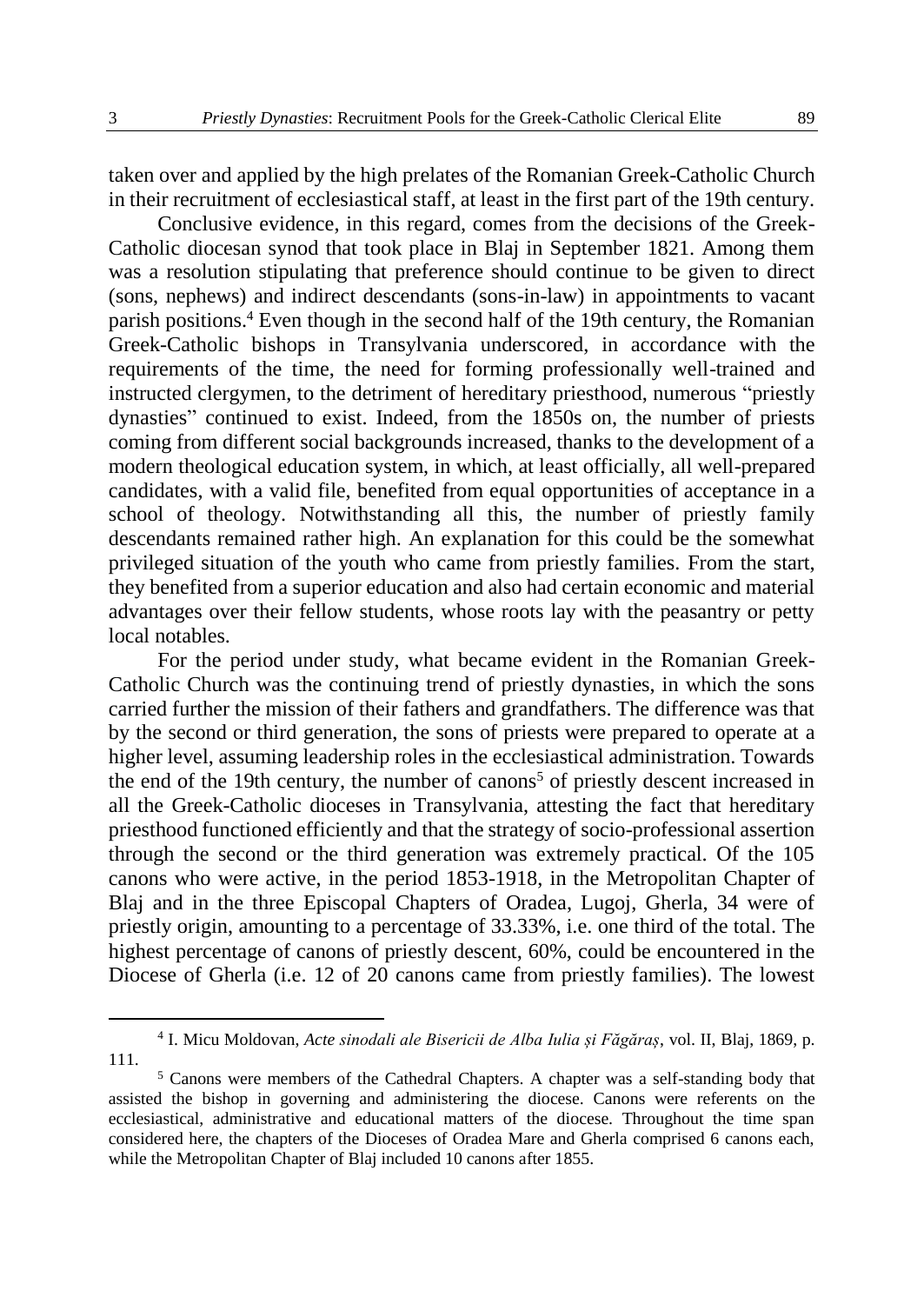percentage was found in the Diocese of Lugoj, 17 % (i.e. 4 of 23 canons). In Blaj and Oradea the percentage was average – 38% (13 of 34 canons), respectively 25% (7 of 28 canons).



Figure 1: The social background of the canons

In the two dioceses (Oradea and Gherla) on which the case study focuses, we can notice the existence of a 30 percent difference: while in Oradea 7 of the 28 canons were of priestly origin, in Gherla 12 of the 20 canons came from priestly families. However, it should be noted that there was a similarity between these two dioceses, which it is worth mentioning. The largest number of canons of noble birth was registered in Oradea and Gherla. They came mostly from the north-western regions of Transylvania, from amongst the Romanian nobility, whose ancestors had been ennobled for military service rendered to their Transylvanian princes during the Middle Ages. Even though most of these families of petty nobles – or priestly families – did not differ at all, in terms of their wealth and daily living, from the families of well-off farmers, their great merit was that by virtue of their social status, they could provide their children with a different educational background, ensuring their access to primary education and facilitating their attendance of higher schools or their obtaining studentships.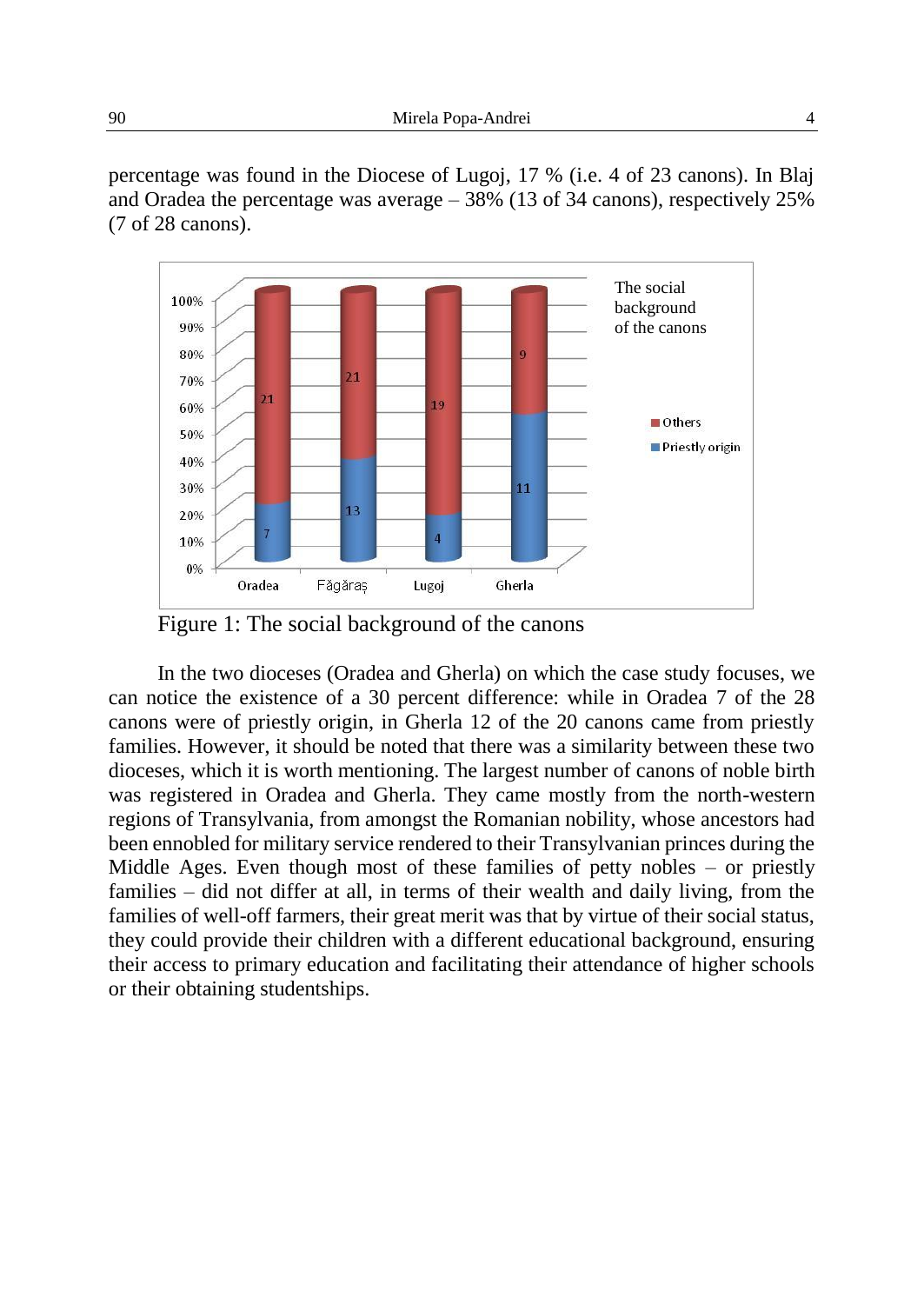Of the 28 chapter canons in Oradea, 3 came from priestly families<sup>6</sup> and 12 were of noble descent<sup>7</sup> (4 were of dual noble-priestly descent: Al. Dobra, Iosif Papp-Szilagyi, Ioan Szabó and Ioan Cucu). The remaining canons (13) came from poor families; they could be the sons of village notables, such as cantors or notaries, but most of them (8) were the sons of peasants.

In Gherla 12 of the 20 canons were of priestly descent, most often along the paternal line and only rarely on the maternal side*.* <sup>8</sup> This was the case of Canons: Macedon Pop, Ştefan Bilţiu, Ioan Pop Szodoró, Ioan Gulovich, Alexandru Bene, Alexandru Erdös, Dumitru Coroianu, Eusebiu Cartice, Ioan Papiu, Ioan Welle, Vasile Pop and Gregoriu Pop. At the same time, there were four cases in which the canons had a dual, noble-priestly ancestry: Ştefan Bilţiu, Alexandru Erdos, Eusebiu Cartice and Ioan Welle.<sup>9</sup>

In what follows, we shall briefly present the cases of canons who were of priestly descent in the two Greek-Catholic dioceses mentioned above: Oradea and Gherla.

**Oradea.** In the chronological order of their promotion to canonical stalls, the canons of priestly descent in Oradea were the following (in the period 1853-1918): Alexandru Dobra, Ioan Szabó, Iosif Papp-Szilágyi, Ioan Cucu, Samuil Ciceronescu, Augustin Lauran and Coriolan Ardelean.

Among the canons included in our presentation is Alexandru Dobra, a canon in the Chapter of Oradea, who was appointed then as bishop of the newly founded Diocese of Lugoj (1853). His father, Simeon, the descendant of a noble family, was also a priest in the village Şopteriu (Cluj County). In fact, one could say that Alexandru Dobra's entire family consisted of Greek-Catholic clerics, if we consider the fact that his uncle Ioachim was a theologian in Lemberg and then Vice-Rector in Blaj, while two of his brothers, Petru and Avram, with theological studies in

 $6$  A definite number would be difficult to advance, because we have not managed to identify the social origin of Canon Bulcu. Still, it is highly likely that he too came from a priestly family. We may safely state that the following canons had a priestly family background: Al. Dobra, Teodor Aron, Ioan Szabó, Ioan Cucu, Augustin Lauran, Samuel Ciceronescu, Coriolan Ardelean.

 $^7$  These canons included the following: Nicolae Borbola, Al. Dobra, Iosif Papp-Szilágyi, Teodor Aron, Ioan Vancea, Nistor Vasiliu, Ioan Szabó, Ioan Cucu, Teodor Köváry, Nicolae Vulcan şi Artemiu Şarcadi. It is also possible that Paul Vela (Ventrarul) had noble origins.

<sup>&</sup>lt;sup>8</sup> At this point of our analysis, it should be noted that the information and data regarding the Diocese of Gherla are taken from Ana Victoria Sima, *O episcopie și un ierarh. Înființarea și organizarea episcopiei greco-catolice de Gherla în vremea episcopului Ioan Alexi*, Cluj-Napoca, Presa Universitară Clujeană, 2003, passim, as well as from *Dicționar...*, with the mention that the biographical entries for the canons in Gherla were compiled by Ana Victoria Sima.

<sup>9</sup> See the introductory study: *Preliminarii pentru o anchetă socio-antropologică asupra elitei ecleziastice române greco-catolice 1853-1918*, in *Dicționar*, p. 32.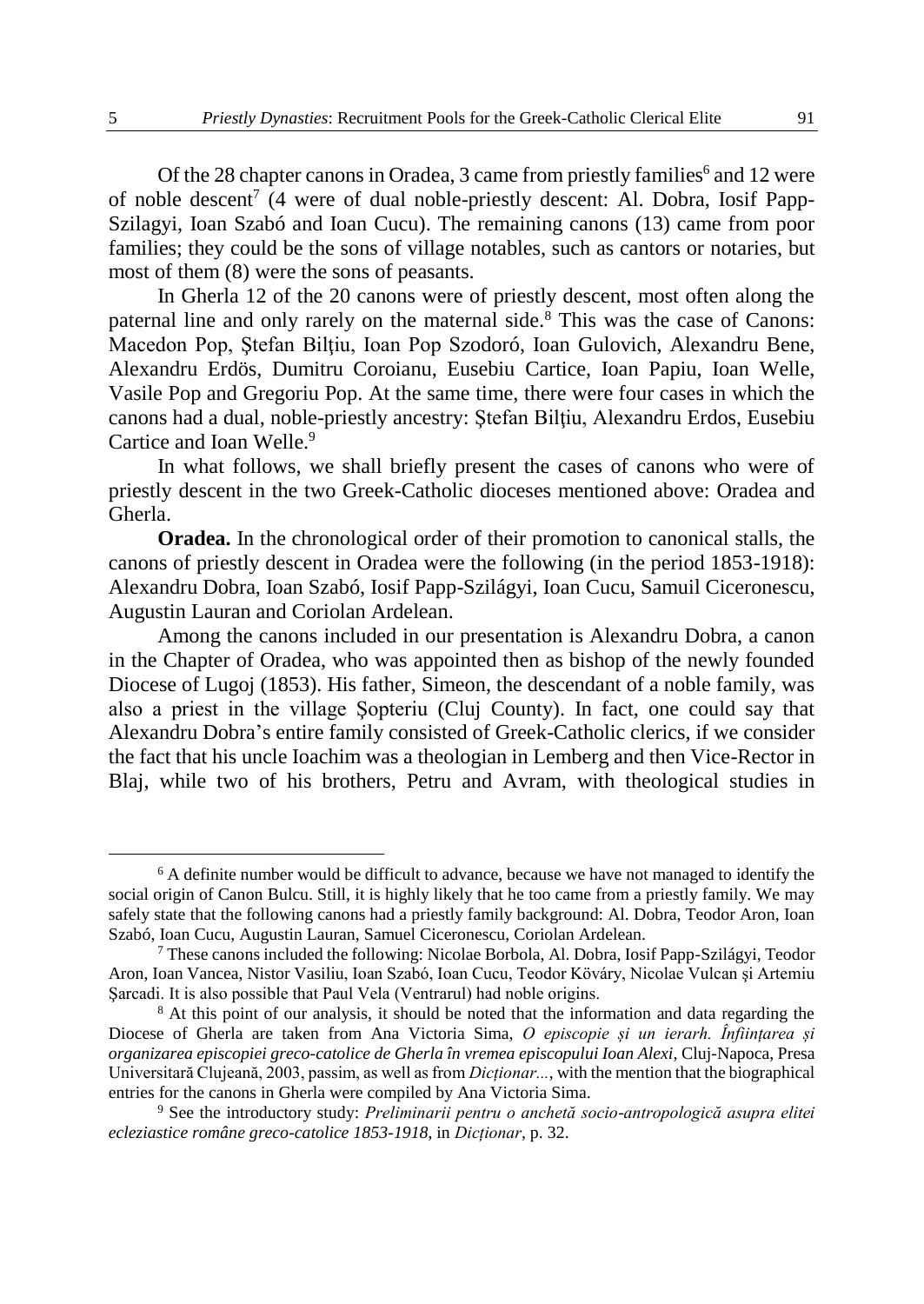Bratislava and, respectively, Blaj, were also exemplary priests.<sup>10</sup> Ioan Szabó was the son of Demetriu, a priest in Istrău (Sătmar County), the descendant of an impoverished noble family from Cristelec.<sup>11</sup> He attended several schools in Transylvania and studied theology in Pest for two years. Then he left for Vienna, where after three and a half years he obtained a PhD in Theology, at the Faculty of Theology of the University of Vienna (10 August 1822), with a thesis entitled *De ortu et progressu schismatis Ecclesiae orientalis.*<sup>12</sup>

Iosif Papp-Szilágyi was born on 13 April 1813, in the village of Tarcea, which was, at that time, situated on the territory of Bihor County, but is in Sălaj County today. His father, Simion Papp-Szilágyi, was a priest in that village. His mother was Maria Bánk. Simion Szilágyi was one of the highly respected priests in the diocese, which is why he was appointed to one of the most coveted parishes, Olosig-Oradea, receiving the title of honorary canon as well. The father of the future Bishop of Oradea, Simion Szilágyi proved his noble origin and supported it with authentic documents before the authorities of Bihor County in 1836. According to his arguments and the attesting documents he invoked, the Szilágyi family came from the Pop family in the village Băseşti (also known as Illyésfalva) in Middle Solnoc County. He was thus related not only to the Pop de Băseşti family (see Gheorghe Pop de Băseşti), but to another branch, whose members had settled in Bihor and whose most recent important descendant was Iosif Papp-Szilágyi, a canon and then provost of the Chapter of Oradea from 1790 to 1825. Thus, the social background of Iosif Papp-Szilágyi, who was to become canon and, then, bishop of the Diocese of Oradea Mare was not just priestly, but also nobiliary. His ancestors had been ennobled by Prince Michael I Apafi in 1678.

Iosif Papp-Szilágyi attended primary, secondary and high school in Oradea, completing his intellectual and theological training in Vienna, where he carried out doctoral studies in Theology and Law. He graduated with a thesis on Canon Law, defended in 1837 and entitled *De potestate impedimenta Matrimonium dirimentia statuendi elucubrata.* <sup>13</sup> Upon his return home in 1837, his ecclesiastical career embarked on an ascendant path from the very outset of his activity. In the first three years he held various ecclesiastical offices, from consistorial notary and episcopal secretary to director of the diocesan chancery. In 1845 he was appointed canon. In

<sup>10</sup> Nicolae Bocșan, Camelia Vulea, *La începuturile episcopiei Lugojului. Studii și documente*, Cluj-Napoca, Presa Universitară Clujeană, 2003, p. 11-18.

<sup>11</sup> Viorel Câmpean, *Oameni şi locuri din Sătmar*, vol. II, Satu Mare, Editura Citadela, 2010, p. 38; Ion Cârja, Daniel Sularea (edited, introductory study and notes by), *Episcopul Ioan Szabó și Sfântul Scaun. Corespondență (1874-1910)*, Cluj-Napoca, Presa Universitară Clujeană, 2007, p. 5-7.

<sup>12</sup> *Dicționar*, p. 161-163.

<sup>13</sup> *Ibidem*, p. 291-294.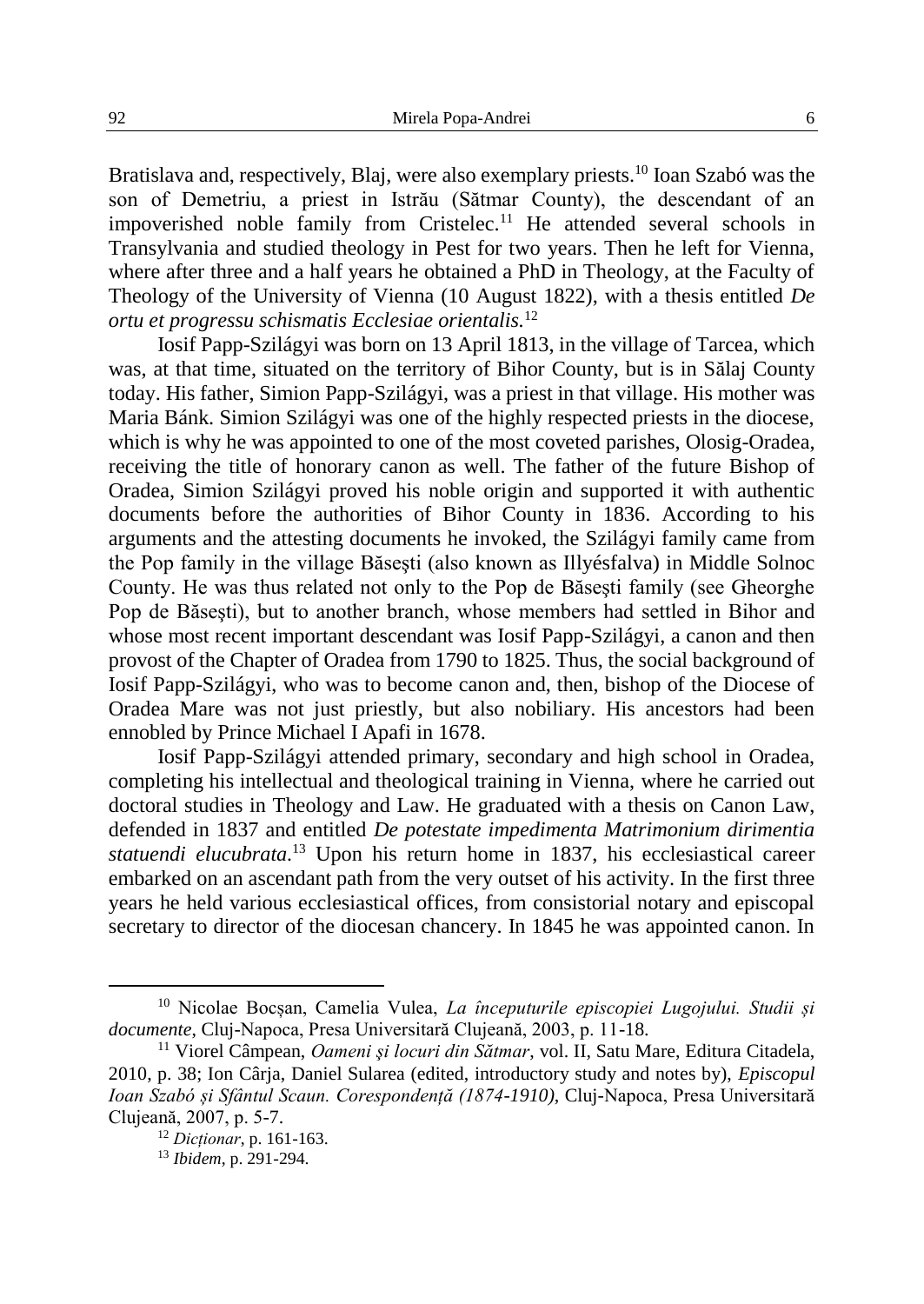October 1851 he became Rector of the Domestic Seminary in Oradea, while in 1863 he was elected as Bishop of the Greek-Catholic Diocese of Oradea-Mare.

In 1862 he published *Enchiridion Juris Ecclesiae Orientalis Catholicae,* on the Canon Law of the Oriental Catholic Churches, a work that was extremely well received in the Catholic milieus of that time. For a long time, this work remained the only textbook of Canon Law in the Romanian Greek-Catholic Church. Moreover, it became included in the international canonical literature, which demonstrates once again the value and appreciation it enjoyed.

Ioan Szabó, a canon in the Chapter of Oradea and, subsequently, Bishop of the Diocese of Gherla (1879-1911), was born at Istrău (Esztró), Sătmar County, on 16 August 1836, in the family of the local priest, Demetriu Szabó of Cristelec, who was the descendant of an impoverished noble family from Cristelec. His mother was Sofia Pop, the daughter of the priest from (Ioan Popp de Vajnag). He attended primary and secondary school in Oradea, being classified as an eminent student, as shown in a report relating to the young scholars accommodated in the Domestic Seminary in the school year 1851/52. The report was drawn by the rector of the Seminary, Iosif Papp-Szilágyi, on 5 February 1852. Having been noticed by his bishop, Vasile Erdélyi, he was sent to study in Rome. Ioan Szabó inaugurated thus the series of Romanian students from Oradea who completed their theological education in the pontifical institutions during the 19th century. Here he attended the absolute philosophical and theological course at the Urban College of the Propaganda Fide Congregation, where he obtained the degree of Doctor in Theology in July 1859. After that he returned to Oradea.<sup>14</sup>

Canon Ioan Cucu was born in an old Romanian family, Cucu of Cupşeni (Kapsafalva), related to the Cupcea family from the historical region of Maramureş. The Cucu family had been granted letters patent attesting their ennoblement by King Matthias Corvinus in 1465 and by Prince Stephen Báthory in 1575. These letters patent were confirmed by Emperor Leopold in 1700 and then by Maria Theresa in 1776. His father, who had the same name, Ioan Cucu, had been a priest in many parishes across the Diocese of Oradea, including Culciu Mare, Borleşti, Stâna and Soconzel.<sup>15</sup> He studied in Trnava and in 1834 he married Iuliana Papp-Szilágy, the sister of the Greek-Catholic Bishop of Oradea, Iosif Papp-Szilágy.<sup>16</sup>

Samuil Ciceronescu was born in a family of priestly descent, in Ceheiu (Csehi), Bihor County, in 1860, his father, Petru, being a priest in that village at that time. Samuel had an older brother, Ioan Ciceronescu, who studied theology at the "St.

<sup>14</sup> *Ibidem*, pp. 382-384.

<sup>&</sup>lt;sup>15</sup>, Familia, foaie enciclopedică și beletristică cu ilustrațiuni" (Oradea), XXIV, 1888, no. 32, p. 372; Ioan cavaler de Puşcariu, *Date istorice privitoare la familiile nobile române*, Sibiu, 1892, part I, p. 32; part II, p. 201.

<sup>16</sup> *Dicționar*, p. 149-151.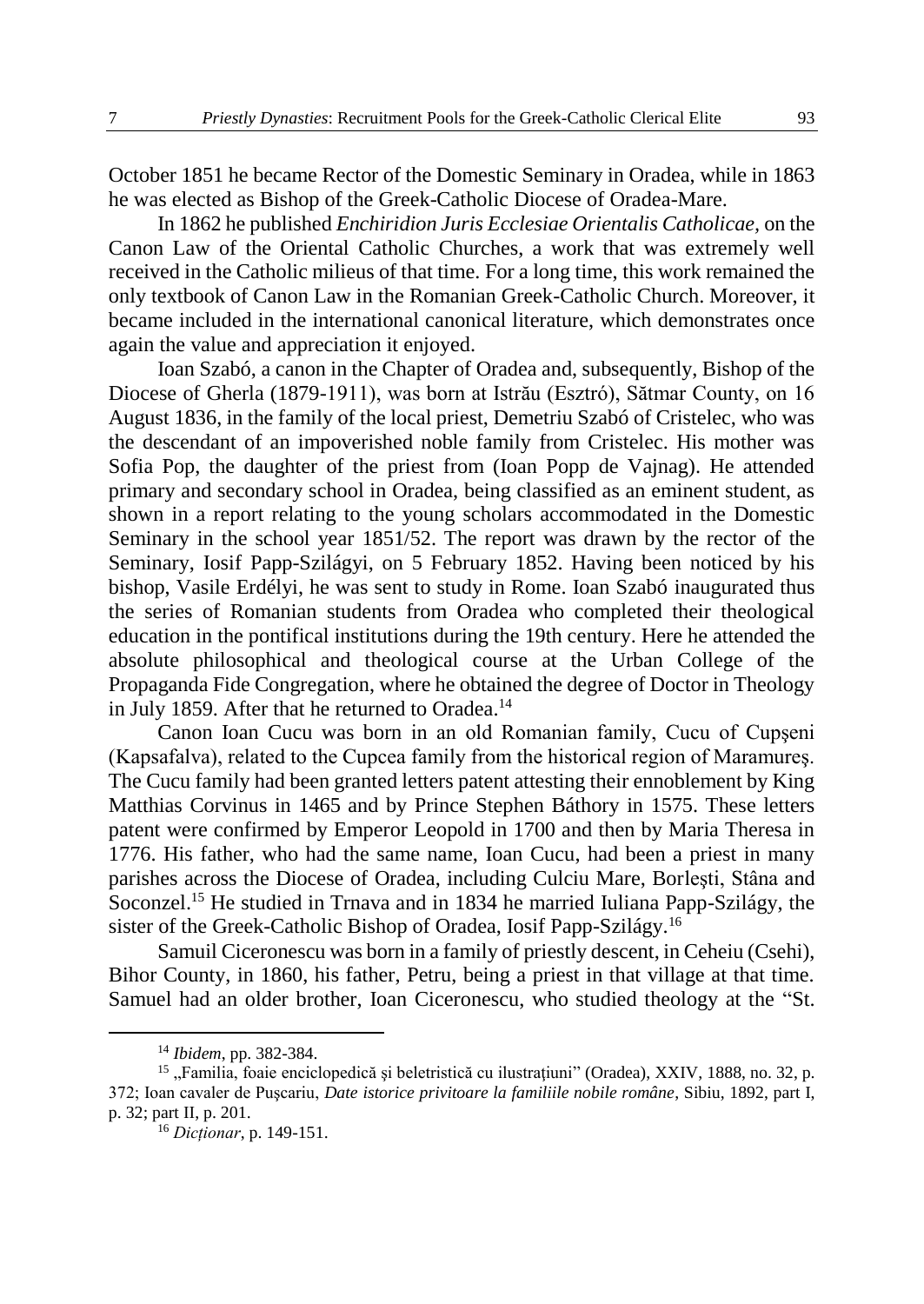Athanasius" Greek College in Rome. Ioan Ciceronescu earned a double doctorate in Theology and Philosophy in Rome. On his mother's side, he was related to another local priestly dynasty, as he was the nephew of Ioan Szabó, who was to become Bishop of Gherla. Ioan Szabó's sister, Terezia Szabó, was his mother. He attended secondary school in Oradea Mare and then enrolled in the Roman Catholic Theological Seminary in Satu-Mare.<sup>17</sup>

Augustin Lauran was born at Petea (Sătmar) on 5 December 1844, in the family of the local Greek-Catholic priest Dumitru Lauran and of Veronica Vlass. Both parents came from well-established Romanian families. His father was from Tămaia, a village near Baia-Mare, which was then in Sătmar County, while his mother came from a family in Bihor. Dumitru Lauran's grandfather and father had shepherded the parishes of Tămaia, Chariton and Miron for a long time. He completed his secondary education in Oradea. Upon graduation, he was selected for a studentship in Rome, where he read philosophy and theology, as a student of the "St. Athanasius" Greek College, from 1859 to 1867. He graduated with a doctorate in both sciences (Philosophy and Theology). He was a refined scholar, a man of rare ecclesiastical learning, who had the mission to steer the destinies of the Seminary and the Preparandia during a particularly difficult time for the Romanians in Hungary and Transylvania, that is, during the years when the policy pursued by the dualist Austro-Hungarian State sought to restrict the rights of the non-Magyar nationalities. The most illustrative field in which Dr. Augustin Lauran asserted himself was that of theological-pedagogical literature, as attested by his many ecclesiological works, in which he emphasized, whenever the opportunity arose, the fundamentals of Catholic faith, as well as the adherence of the Romanian Greek-Catholic Church (and his own allegiance) to them. $^{18}$ 

Coriolan Ardelean was born in the village Csengerujfalu (then in Sătmar County, today on the territory of Hungary) on 24 October 1860, in the family of the local Greek-Catholic parish priest George Ardeleanu and of Maria Toth. George Ardelean was one of the Romanian intellectuals from Sătmar County who, in 1865, signed a petition addressed to the Lord Lieutenant, regarding the need for ensuring the proportional representation of the Romanians in the county's administrative bodies. Coriolan attended primary school in Carei and high school in Satu Mare. He

<sup>17</sup> *Ibidem*, p. 133-135.

<sup>18</sup> *Ibidem*, p. 210-215. His works included: *Creștinul greco-catolic deprins în legea sa*, Oradea, 1878, a textbook of religious education for the students of the *Preparandia*; *Creșterea poporală, manual pedagogic didactic, pentru luminătorii poporului*, Oradea, 1879, a textbook intended for the students' pedagogical instruction; *A szent Unio. Apologetus czikksorozat Magyar Szent korona alatt élö görog szertartásu cath. Románok védelmére (Sfânta Unire întru apărarea românilor greco-catolici de sub sfânta coroană a Ungariei),* Oradea, 1885, etc.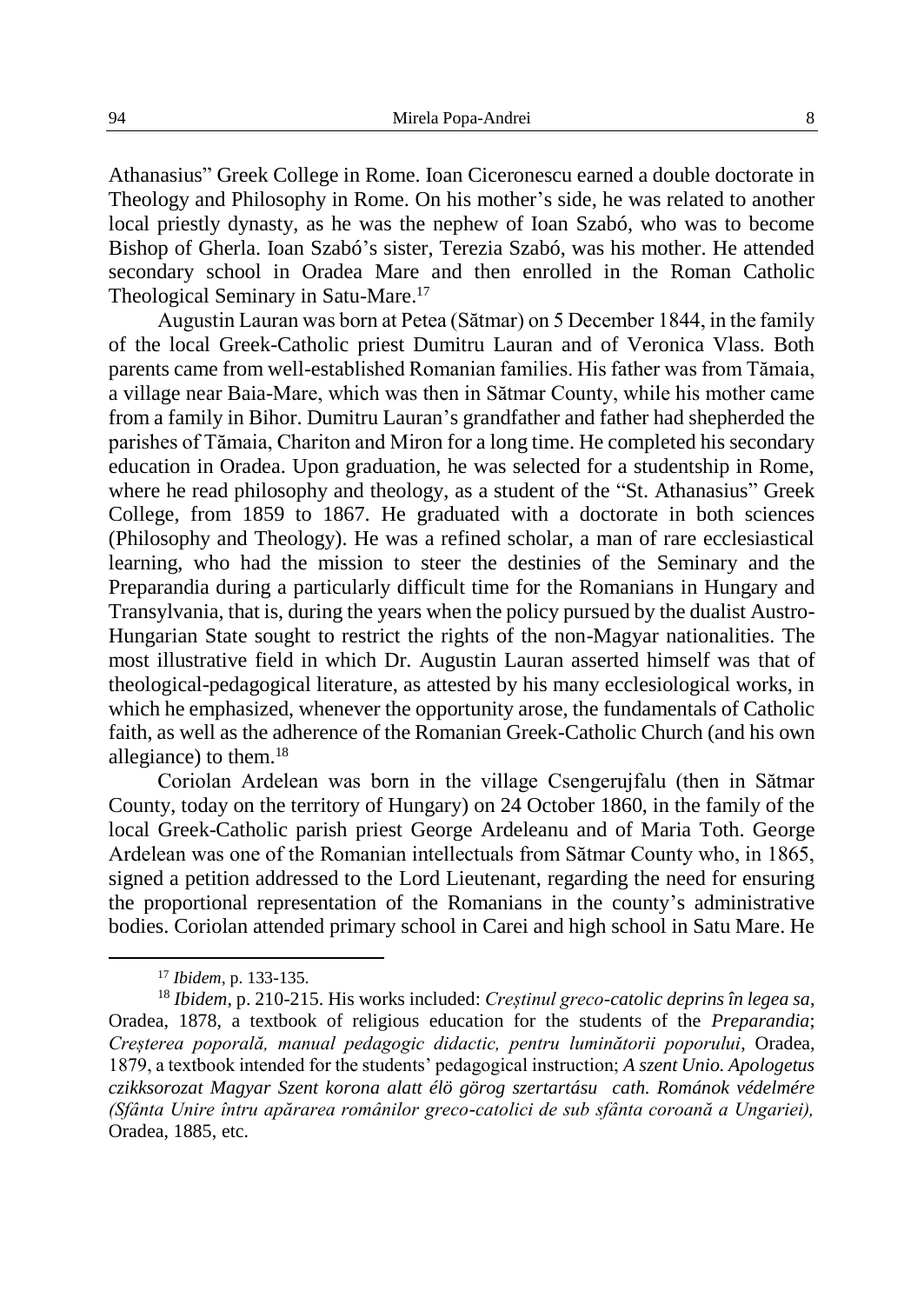completed his intellectual training by carrying out university studies in Budapest, where he graduated in Theology and Philology. He was one of the foremost personalities who were committed to the national emancipation movement in Sătmar and Bihor Counties<sup>19</sup>

**Gherla.** In presenting the canons of priestly descent who were members of the Chapter of the Diocese of Gherla from 1853 to 1918, we have used the same criterion of the chronological order in which they were promoted to canonical stalls, just like in the case of the canons from Oradea.

Ioan Pop Szodoró was born in 1792, in the family of the priest George Pop from the village of Sudurău (Szodoró, in Hungarian), which belonged then to the Greek-Catholic Diocese of Oradea Mare. His mother, Floarea Şincai, was the sister of the well-known Enlightenment scholar Gheorghe Şincai. He was to assume the toponym *Szodoró* (also assigned to him, later on, by his teachers at the Theological Seminary in Blaj) in order to individualize himself in relation to his colleagues who also had this frequently encountered Transylvanian name, Pop. He was ordained as a celibate priest. He was a member of the first Chapter of the newly established Diocese of Gherla, being the oldest canon thereof.<sup>20</sup>

Macedon Pop was born on 24 June 1809, in the family of the Greek-Catholic priest from Sângeorz; he was one of the six children of Iacob and Maria Pop. He attended the Roman-Catholic gymnasium in Bistrita, and in 1830 he enrolled in the Theological Seminary in Blaj, which he graduated from four years later. He chose the path of celibacy. He was a teacher, a priest and a catechist at the pedagogical school in Năsăud, Vicar Forane of Rodna, as well as provost of the Chapter of Gherla (1857-1873). Both as a vicar and as a chapter provost, he carried out a rich and complex activity, leaving behind a valuable written work.<sup>21</sup>

Ioan Gulovich was born on 2 August 1812, in the family of the Ruthenian Greek-Catholic priest from the village Szerents, the Zemplen region, in the Diocese of Munkacs. He finished his theological studies at the Episcopal Seminary in Ungvàr in 1835. He was ordained as a celibate priest. His experience, accumulated over a period of nearly two decades, as a priest in Satu-Mare, his flawless moral conduct and his knowledge of Latin, Hungarian and Ruthenian, determined the first Bishop of Gherla, Ioan Alexi, to introduce him on the list of canons in the Gherla Chapter.<sup>22</sup>

Ştefan Bilţiu was born on 6 January 1814, in the family of Dumitru Bilţiu, the parish priest from the village of Chiuzbaia (located in the proximity of Baia Mare and Baia Sprie). Along the paternal line, he came from an old Romanian noble

<sup>19</sup> *Dicționar*, p. 84-85.

<sup>20</sup> *Ibidem*, p. 335-336.

<sup>21</sup> *Ibidem*, p. 321-324. His works included *Activitatea vicarilor foranei episcopieşti grecocatolici din districtul Năsăudului, de la înfiinţarea vicariatului până la vicariul Anchedimu Pop inclusive,* published posthumously in Budapest, in 1875.

<sup>22</sup> *Ibidem*, p. 183-185.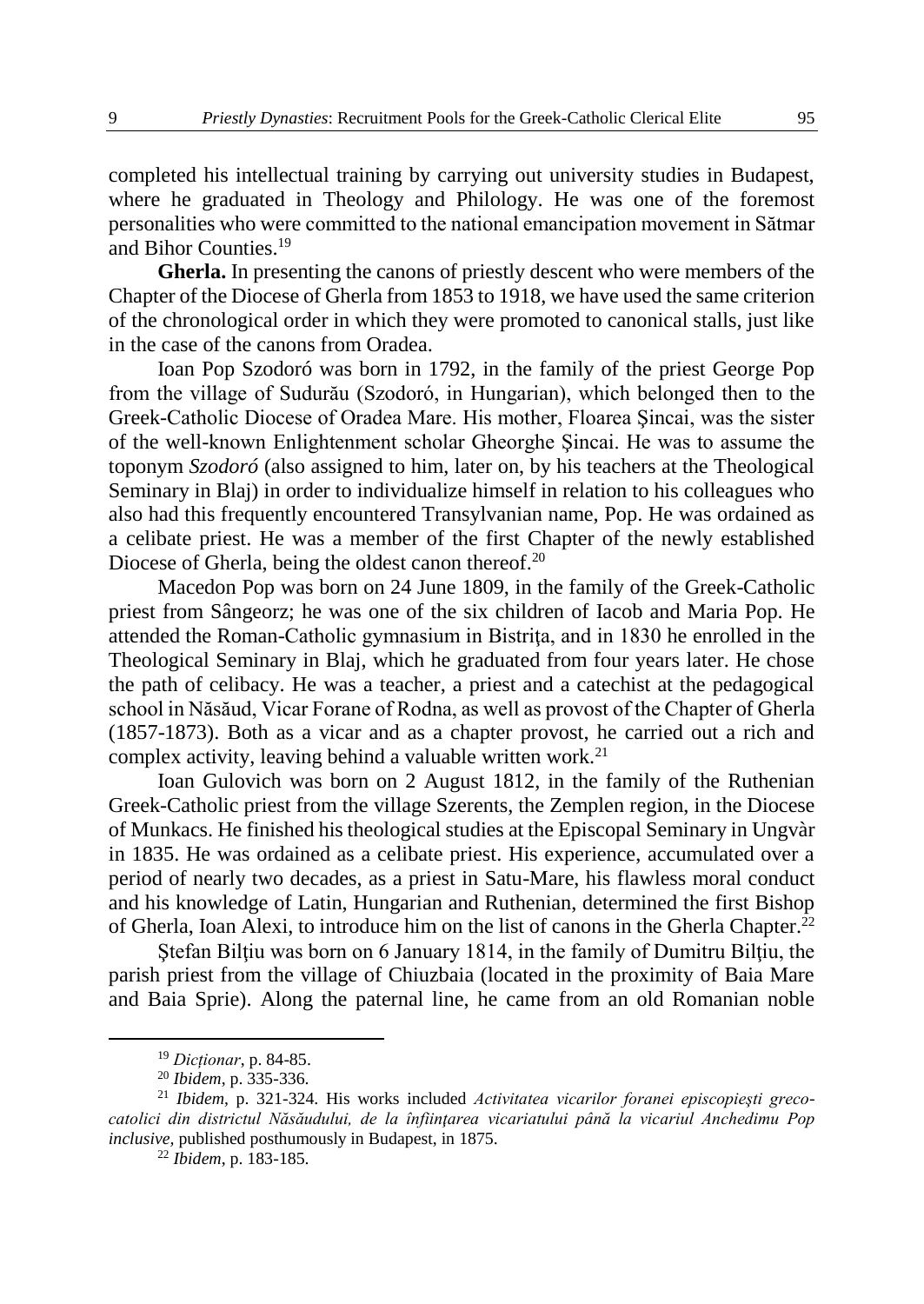family, first attested in 1595, in the letter patent issued by Sigismund Batory to a man called Bilţ of Vişeu. Canon Ştefan Bilţiu was to become the uncle, after one of his sisters, of the Greek-Catholic archpriests of Baia Mare, Avram and Alexandru Breban, father and son. The latter, Alexandru Breban, also became a canon in the Chapter of the Greek-Catholic Diocese of Maramures. In 1835, Stefan Biltiu married Melania Dragoş, the daughter of the Greek-Catholic priest from Ferneziu. Two boys were born out of their thirteen-year long marriage: Ştefan and Gavril. Both had theological studies and embarked on priestly careers.<sup>23</sup>

Demetriu Coroianu was born on 24 October 1814 in an old family of Greek-Catholic priests from Aşchileul Mare, Dăbâca County. His father, Antoniu Coroianu was among the first graduates in theological studies at the University of Vienna, while his mother, Ecaterina Muntean came from the family of a prominent Greek-Catholic priest in Noțig, Middle Solnoc County. Demetriu Coroianu married Iuliana Pop, the niece of the Archpriest of Craidorolţ, Grigore Pop. Four children were born from his marriage to Iuliana Pop, two boys and two girls, of whom the most accomplished were Iuliu Coroianu, the author of the Memorandum, and Clara (married Maniu), an active militant in the cultural and national emancipation movement in Sălaj, during the second half of the 19th century.<sup>24</sup>

Vasile Pop was born on 25 December 1832, in the family of the priest Artimon Mânzat and of Maria Filip, in the village Cremenea, the Archpresbyteriate of Dej. He was the second of the seven children born in the Mânzat family. He completed his theological studies at the University of Pest, where he attended the Central Seminary, and was ordained as a celibate priest in the spring of 1858. He was a very active priest and, then, canon, his pastoral and educational pursuits being seconded by a fervent political and national activity. This is attested by the fact that he ran, unsuccessfully, for the Hungarian Parliament, on the lists of the National Party of the Transylvanian Romanians, as well as by his active involvement in the national meetings and conferences of this political party.<sup>25</sup>

Alexandru Erdös was born in 1824, in the family of the Greek-Catholic priest Simeon Erdös from the village of Apa, where his father was both parish priest and archpriest. He came from an old Romanian noble family, *de Uglya*, ennobled by King Albert in 1440 for the military services rendered to him. After completing his primary and secondary studies in Satu Mare and his high school education in Ungvár, he graduated from the Theological Seminary in Trnava, opting for the civil status of a celibate priest.<sup>26</sup>

Alexandru Bene was born on 21 April 1846, in the family of the Greek-Catholic priest Vasile Bene and of his wife Veronica from Şoimeni, in the

<sup>23</sup> *Ibidem*, p. 97-99.

<sup>24</sup> *Ibidem*, p. 145-147.

<sup>25</sup> *Ibidem*, p. 336-337.

<sup>26</sup> *Ibidem*, p. 166-167.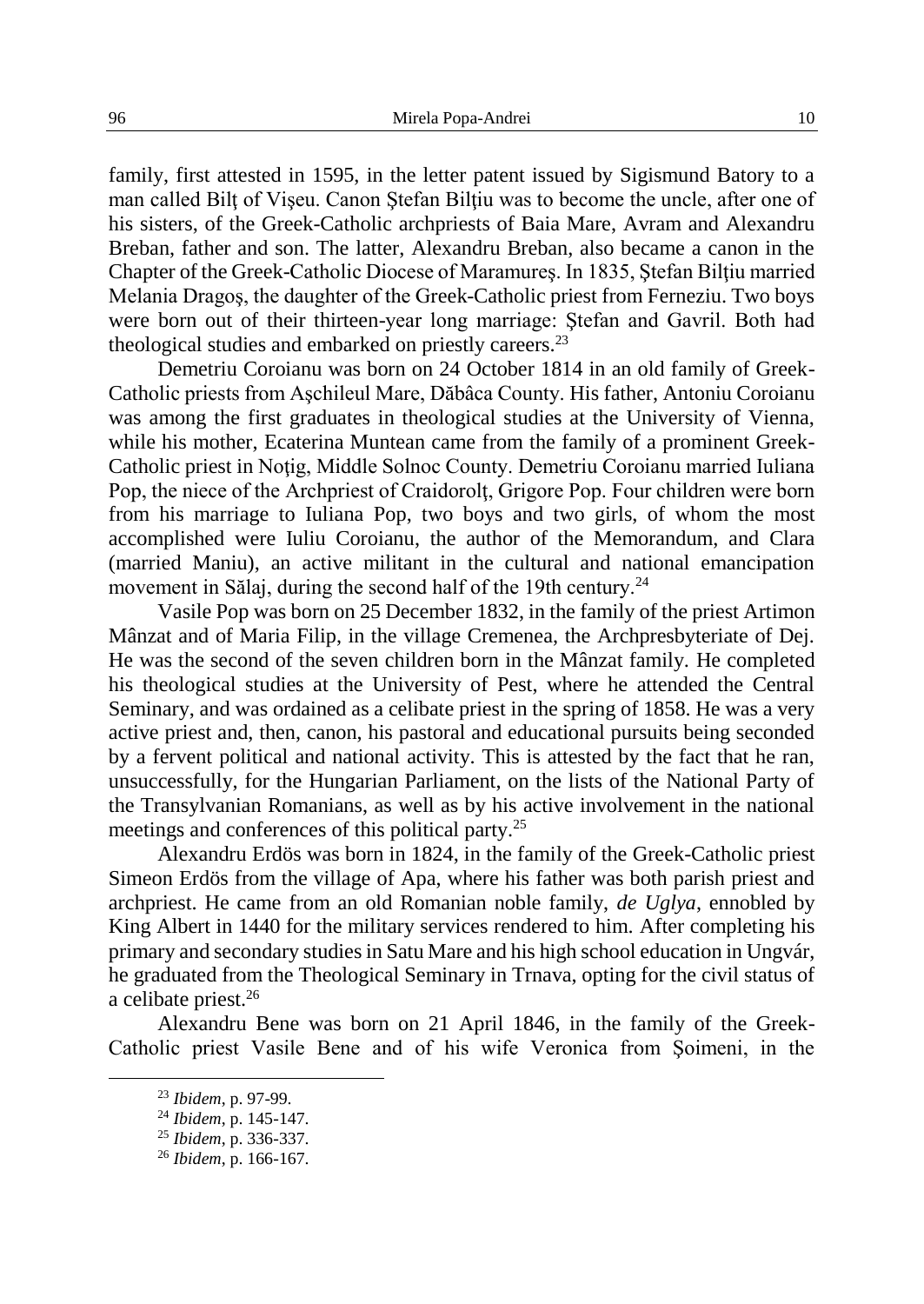Archpresbyteriate of Cluj. In 1875 he married Matilda Godolean, the daughter of the priest from Mintiul Gherlei, who was related, on her mother's side, to Canon Ioan Fekete Negrutiu from Blaj. He studied theology at the University of Pest, becoming an alumnus of the Roman-Catholic Central Seminary. Subsequently, he played an important role in the reorganization of the curriculum of the Preparandia in Gherla, the duration of studies being extended, under his directorate, to 3-4 years. He also contributed to the organization and management of the chapter's foundations, as well as to laying the episcopal printing house on more efficient foundations.<sup>27</sup>

Eusebiu Cartice was born on 11 July 1836 in Dumbrăvita, a village in the Archpresbyteriate of Baia Sprie, in the family of the Greek-Catholic priest and Archpriest Andrei Cartice. His mother, Maria Bilţiu, of priestly descent, was the sister of Canon Stefan Bilțiu from Gherla. He was married very briefly to the daughter of Ioan Faşi, the priest and Archpriest of Baia Mare, but was widowed after just one year of marriage. He was the first student in the Diocese of Gherla who was selected by Bishop Ioan Alexi and sent to study theology in Vienna.<sup>28</sup>

Ioan Papiu was born on 29 August 1835, in the family of the priest Matei Pop and of Maria Pop, in Satul Nou (Szasz Ujfalù), in the Archpresbyteriate of Buza, being the first born of the priest's 12 children. He acquired the name Papiu during his studies, in order to set himself apart from other homonymous students. He completed his theological studies in Blaj and, then, at the recommendation of Bishop Alexi, in the capital of the Empire, in Vienna, where he attended the Faculty of Theology, as a student of the St. Barbara Seminary, he was actively involved in organizing the theological students in the imperial capital. Upon his return home, he was ordained and married Maria Dragomir, the daughter of the priest in Băbeni, being widowed just three years into the marriage, without having had any children. For a while he worked in the episcopal chancellery. Then, for a few years, he was a teacher and director of the Gymnasium in Năsăud, being admitted to the Chapter in 1891. He was extremely active both in the ecclesiastical / educational field and in the realm of pedagogical-literary scholarship.<sup>29</sup>

Ioan Wele was born on 17 December 1842, in the family of the Greek-Catholic priest from Şigău, near Dej. On his paternal side, he was descended from a noble family, first attested in the middle of the 16th century. He studied theology at the Seminary in Gherla, where, shortly after graduation, he was appointed Vice-Rector, being entrusted mostly with economic-financial duties. He chose the path of celibacy. He was a canon from 1910 to 1916. He was also active on a national/ecclesiastical level. Emblematic, in that regard, was his involvement in the protest initiatives against the establishment of the Diocese of Hajdudorog, in 1912.<sup>30</sup>

<sup>27</sup> *Ibidem*, p. 92-94.

<sup>28</sup> *Ibidem*, p. 126-127.

<sup>29</sup> *Ibidem*, p. 288-291.

<sup>30</sup> *Ibidem*, p. 409-410.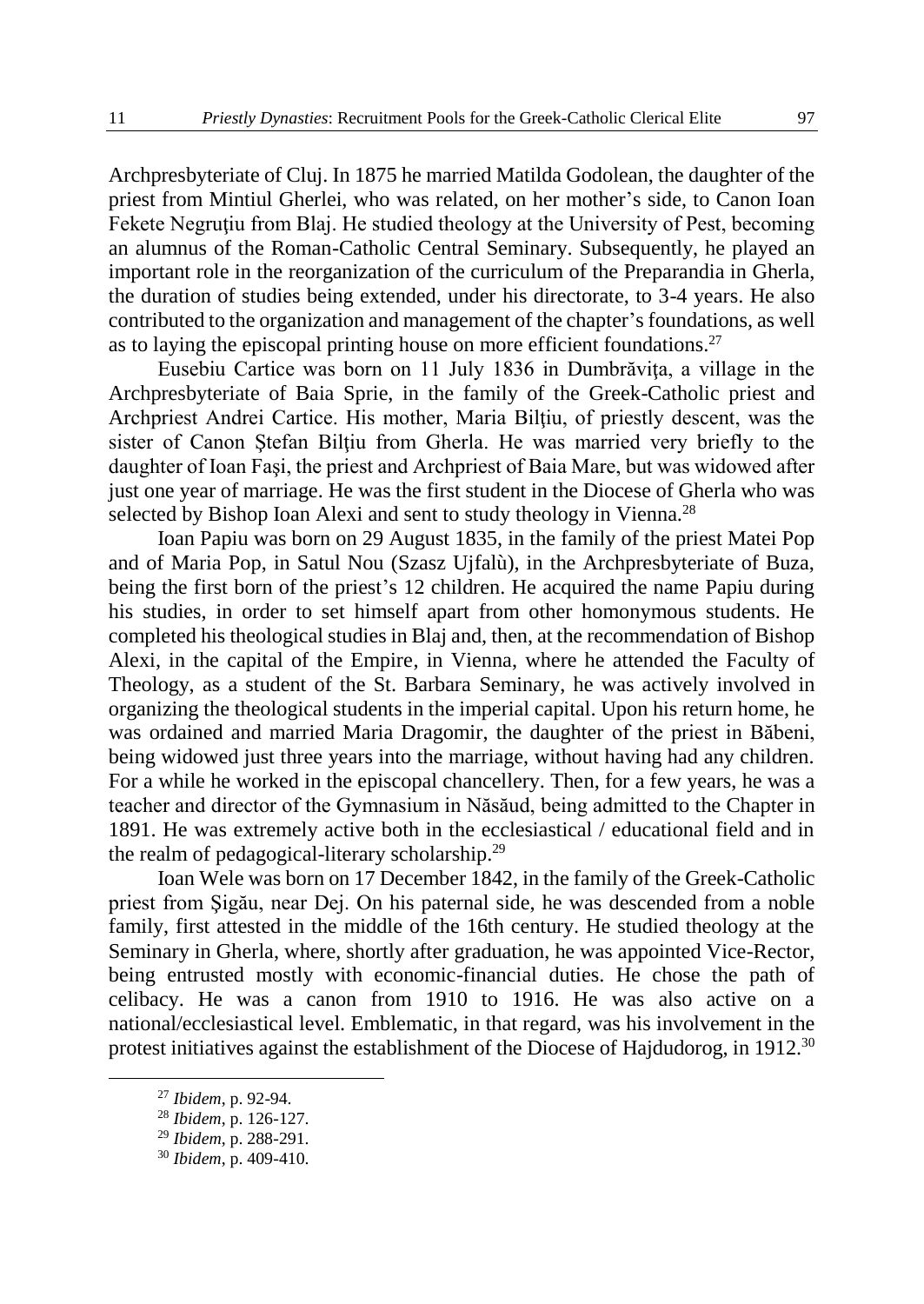Gregoriu Pop was born on 28 April 1859 in the family of the priest Ştefan Pop and of Terezia, in the Greek-Catholic parish Babţa. He attended primary and secondary school in Oradea and high school in Satu Mare, where he took his baccalaureate in 1878. He attended the Theological Seminary in Gherla, which he graduated in 1882, ranking among the outstanding students of his generation. After completing his theological studies, he married Emilia Ossian, the daughter of the archpriest in Sălsig. In 1910, he was promoted to the Diocesan Chapter of Gherla, as prebendary canon. Like other canons, Gregoriu Pop climbed, one by one, the rungs of the hierarchical ladder, reaching the rank of archdeacon (24 May 1924).

## **Matrimonial alliances**

It should be noted that besides priestly descent, another element that played an important role in the recruitment and promotion of the clergy within the canonical hierarchy resided in matrimonial alliances and the resulting kinships. This phenomenon most certainly also affected the ecclesiastical elites in Oradea, but in the case of this analysis it was more visible in the Diocese of Gherla, where, unlike in the Diocese of Oradea<sup>31</sup>, many of the canons were married. Thus, while in Oradea only 2 of the 7 canons presented in this study were married (the other 5 were celibate priests), the majority of the 12 canons in the Gherla Chapter were married to priests' daughters or nieces. We should also mention the fact that the mothers of 2 of the 7 canons in the Oradea Chapter discussed in this study (who were the descendants, along paternal lines, of priestly families) were daughters of priests, too. Such was the case of Ioan Szabó's mother, Sofia Pop, and of Samuel Ciceronescu's mother, Terezia, nee Szabó (the sister of Bishop Ioan Szabó). Another case of a matrimonial alliance with an impact was that of Canon Ioan Cucu, married to Iuliana Papp-Szilágyi, the sister of the Bishop of Oradea Mare.

In the Diocese of Gherla, a suggestive example was that of Canon Eusebiu Cartice, who was promoted to the Chapter of Gherla in 1888. On his mother's side, he was related to Canon Stefan Biltiu (he was Biltiu's nephew by his sister). We do not know to what extent this mattered for his promotion to the rank of canon, but it is certain that his kinship to Canon Stefan Biltiu boosted his professional development and then facilitated his admission into the Episcopal Chapter. For instance, having been brought to the theological Seminary in Gherla, just one year after the appointment of his uncle Ştefan Bilţiu in the Chapter of Gherla, Eusebiu Cartice was the first candidate who was sent by Bishop Ioan Alexi to study theology in Vienna. Upon returning from university in 1862, he was immediately employed

<sup>&</sup>lt;sup>31</sup> Priority celibate priests to occupy an ecclesiastical dignity was a reality more evident in the Diocese of Oradea due latinizing phenomenon more pronounced here than in other parts of the ecclesiastical province of Transylvania.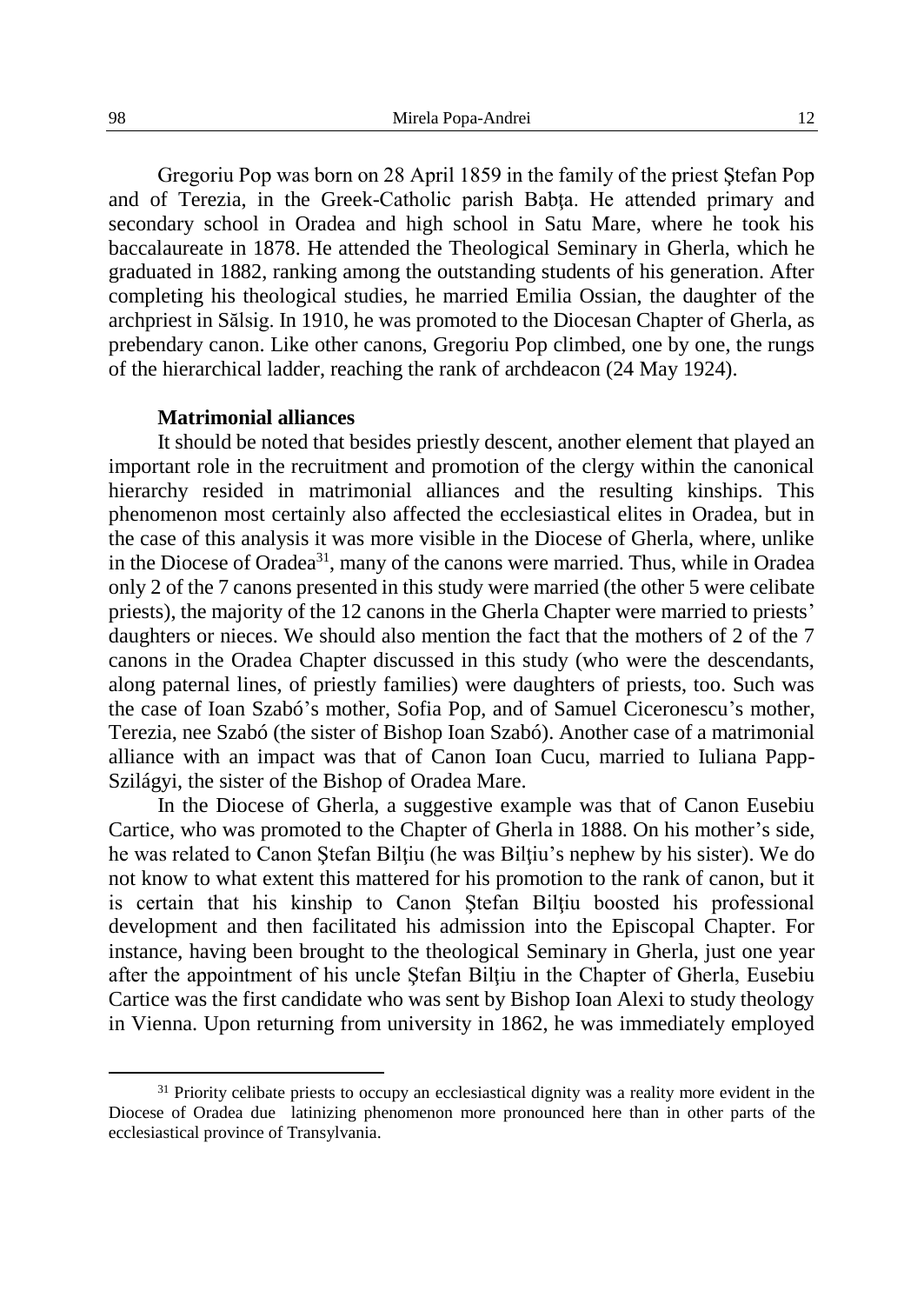as a teacher at the Seminary in Gherla, where he remained until 1888, when he was elevated to the rank of canon capitular.<sup>32</sup>

Another interesting case is that of Canon Alexandru Bene, whose mother-inlaw was the niece of Ioan Fekete Negruțiu, the canon from Blaj (his sister's daughter). It is true that at the time of Alexandru Bene's admission into the Chapter of Gherla, his uncle Ioan Fekete Negrutiu was no longer alive. He had passed away 5 years before, but the upward path of Bene the cleric had started in 1875, when he was appointed by the Bishop of Gherla, Mihail Pavel, as a priest in Mintiul Gherlei (taking the place of his father-in-law, who had died in the meantime), as Archpriest of Sânmarghita, and, in 1879, as a member of Episcopal Consistorial See. Thus, upon the death of his uncle, Alexandru Bene's position in the diocesan administrative apparatus was already well consolidated, which eased his admittance to the Chapter in the early  $1890s.<sup>33</sup>$ 

## **Aspects of the canons' activity**

The canons mentioned in this case study were, alongside their fellow clergymen, highly involved in numerous administrative-ecclesiastical activities and in promoting national culture, most of all through the Astra Society, whose members most of them were. Moreover, some of them were renowned authors of textbooks (Augustin Lauran in Oradea and Ioan Papiu in Gherla, for instance) or of scientific works, while others distinguished themselves through their activity in the field of politics, at either the central or the local level.

It should be emphasized that most of the canons in Oradea held important teaching positions, too. They worked either as teachers at the Gymnasium in Beiuş and at the Diocesan Preparandia in Oradea or as vice-rectors and rectors of the Domestic Diocesan Seminary (Ioan Szabó, Iosif Papp-Szilágyi, Samuil Ciceronescu, Augustin Lauran), training generations upon generations of the local elites. The same situation was encountered in the Diocese of Gherla. Here, especially during the first decades after the establishment of the Chapter (1858), most of the canons were also teachers at the Diocesan Theological Seminary. Of the 12 canons discussed in this study, those who stood out through their activity in the educational field included: Ştefan Bilţiu, Ioan Pop Szodorò, Alexandru Bene, Eusebiu Cartice, Vasile Pop, etc. The canons from the Chapter of Gherla were also involved in the process of institutional organization, which began in 1853, when this new Greek-Catholic diocese was founded.

Many of the canons examined here dedicated themselves to writing theological works, textbooks or press articles. Among the canons of priestly descent from

<sup>32</sup> See the introductory study: *Preliminarii pentru o anchetă socio-antropologică asupra elitei ecleziastice române greco-catolice 1853-1918*, in *Dicționar*, p. 33.

<sup>33</sup> *Ibidem*, p. 92-94.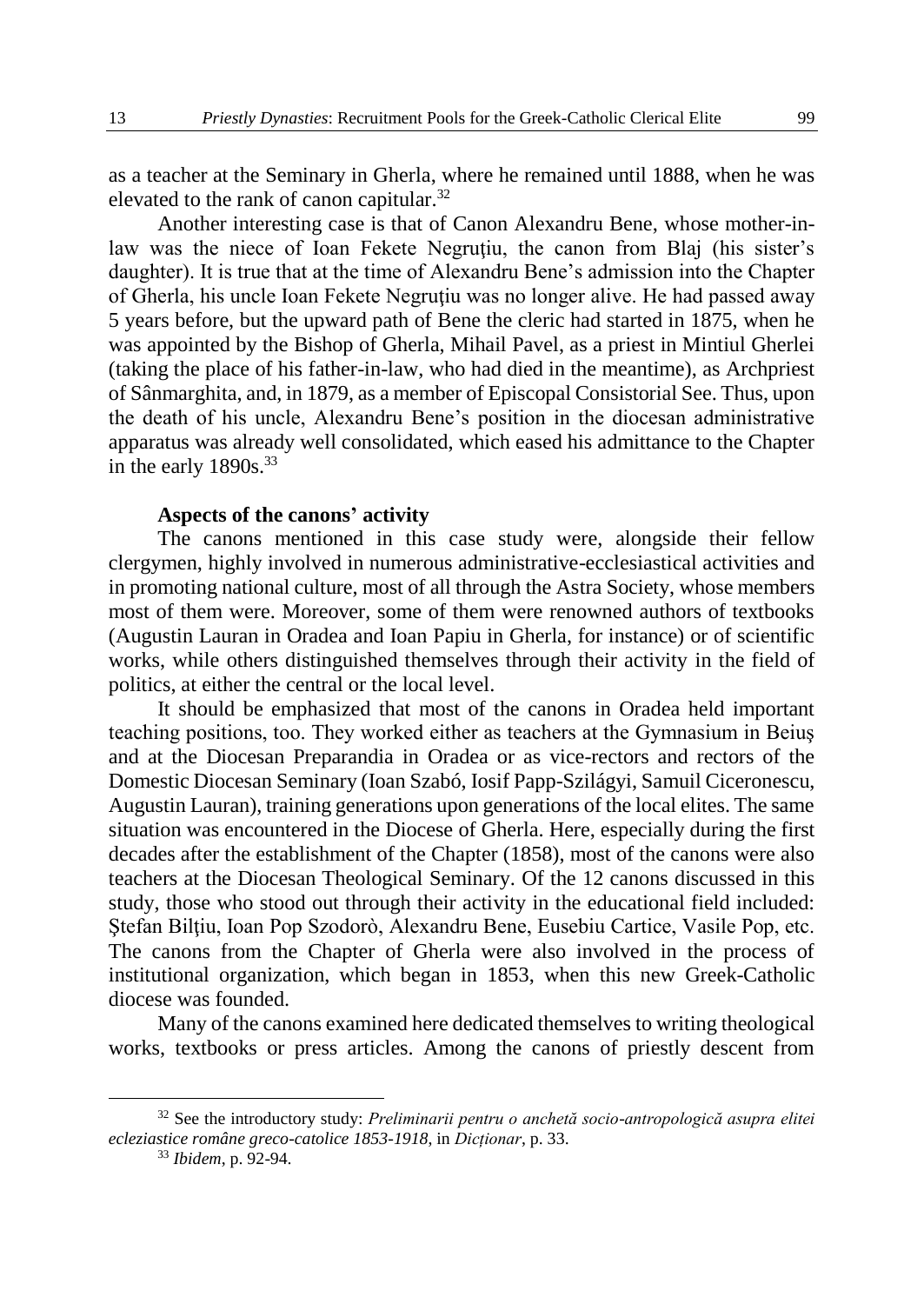Oradea who left behind written works, the most important was Iosif Papp-Szilágyi, who produced a valuable theological oeuvre, written while he was a canon of the Cathedral Chapter in Oradea Mare. His fundamental work, *Enchiridion Juris Ecclesiae Orientalis Catholicae*, was published in 1862 and was re-edited by Canon Augustin Lauran in 1880. In his turn, Dr. Augustin Lauran published ecclesiological works, in which he emphasized, as often as possible, the fundamentals of Catholic faith, as well as the adherence of the Romanian Greek-Catholic Church (and his own allegiance) to them. *A szent Unio, a Magyar Szent korona alatt álló görog cath. Románok védelmére (Sfânta Unire întru apărarea românilor greco-catolici de sub sfânta coroană a Ungariei*), Oradea, 1885, he edited textbooks (*Creștinul grecocatolic deprins în legea sa*, Oradea, 1878, a religious education textbook for the students of the preparandia; *Creșterea poporală, manual pedagogic didactic, pentru luminătorii poporului*, Oradea, 1879, a textbook intended for the students' pedagogical instruction)*.* He also published numerous articles in Romanian and Hungarian newspapers, participating in theological and political-ecclesiastical disputes, and subsequently collecting these texts into seven brochures.<sup>34</sup> Other canons who distinguished themselves in the field of journalism were Coriolan Ardelean, who contributed to the review *Unirea* in Blaj, and Ioan Papiu, a canon from Gherla, who published numerous articles on theological and pedagogical topics in *Magazin pedagogic* and *Preotul român*.

As regards the canons from the Cathedral Chapter of Gherla, those who produced remarkable written works included Macedon Pop and Ioan Papiu. In the national ecclesiastical historiography, Macedon Pop is known for his work entitled *Activitatea vicarilor foranei episcopieşti greco-catolici din districtul Năsăudului, de la înfiinţarea vicariatului până la vicariul Anchedimu Pop inclusiv,* published posthumously in Budapest, in 1875, by Maxim Pop. This is a genuine monograph of the vicariate forane as an institution, which comprises the biographies of the vicars of Năsăud from the establishment of the institution to 1858. In addition to this, Macedon Pop translated Deharbe's *Large Catechism*, which was used as a textbook in the high schools and pedagogical schools in Transylvania for a long period of time.<sup>35</sup> Ioan Papiu distinguished himself as a prolific writer in the area of theological and pedagogical-literary scholarship. This is attested by his numerous religious, philosophical and pedagogical works, compiled in the form of sermons, $36$  poems,

<sup>34</sup> *Dicționar*, p. 210-215.

<sup>35</sup> *Ibidem*, p. 323-324.

<sup>36</sup> *Cuventări bisericesci: acomodate pentru ori ce tempu,* Gherla, Tipografia diecesana, Cu literele şi editura lui Ioan Stein, vol. I, 1874; vol. II, 1876; vol. III, 1885; vol. IV, 1888. *Cuventări funebrali seau la casuri de morte,* Gherla, Tipografia diecesana, 1875. *Cuventări funebrali şi iertatiuni pentru diferite casuri de morte*, Gherla, Tipografia Aurora, P. A. Todoranu, vol. I, II, 1888.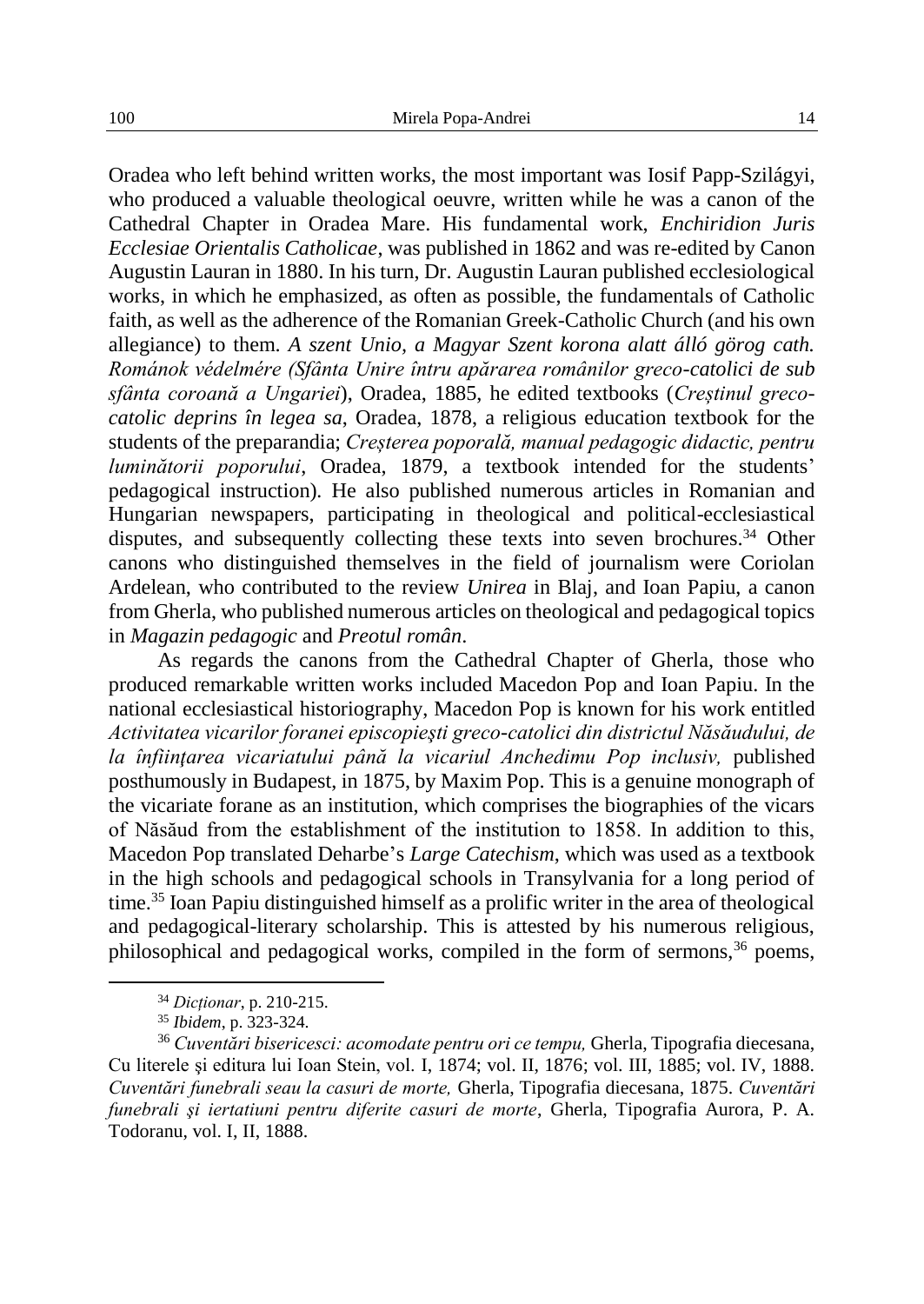philosophical tracts,  $37$  grammars and primers,  $38$  meant to contribute to the professional training and moral edification of the clergy, the teachers and the believers. Even though the majority of the canons from Gherla did not produce written works, as teachers at the Theological Seminary,<sup>39</sup> they nonetheless carried out a genuine and profound unwritten activity, shepherding their communities and shaping their parishioners' characters. Some of these canons were founders of churches and schools: Alexandru Erdös, Alexandru Bene, Vasile Pop and Gregoriu Pop.

Some of the canons in the Romanian Greek-Catholic Church also participated in the national-political emancipation struggle, fervently supporting Astra's objectives and activities and becoming involved in the major political events of the time. Many of the canons mentioned in this study were active members of Astra: Cucu Ioan, Samuil Ciceronescu, Coriolan Ardeleanu (Oradea), Macedon Pop, Demetriu Coroianu, Gregoriu Pop, Vasile Pop, Alexandru Bene (Gherla). Some, like Canon Gregoriu Pop, led, for a long time, the local branches of Astra.

Another field in which some of the canons were very active was political and national militantism. Ştefan Bilţiu was among those who displayed, without reservations, his national militantism. He was one of the authors of the memorandum submitted to the emperor in Baia Mare, in 1852. During the period of Austrian neoabsolutism, his house in Mocira was the headquarters of a secret association, entitled *The Elders' Society,* which consisted of local personalities who supported the national and political emancipation project of the Romanians in Transylvania. His constant support of the Romanian national cause led to his inclusion in numerous Transylvanian delegations that travelled to Vienna, Cluj and Sibiu, seeking to determine the authorities to fulfil the Romanians' political-national desiderata. He was also among the 48 Romanian deputies in the Transylvanian Diet, convened in Sibiu in 1863-1864.<sup>40</sup> Another member of the Sibiu Diet was the provost of the Chapter in Gherla, Macedon Pop, himself an active participant in the Romanian national-political emancipation movement in Transylvania. Macedon Pop attended

<sup>37</sup> *Cartea Sfântului Ioan Gură de Aur despre Preoţie,* Gherla, 1869; *Viaţa după moarte,*  Gherla, 1870; *Preotul ca ministru al Sacramentului Penitenţii,* Gherla, 1895 – published under the pseudonym Arghirobarb; *Cugete si consideratiuni din experienta vietii*, Gherla, 1898 – published under the pseudonym Arghirobarb.

<sup>38</sup> *Legendariu sau carte de cetit pentru scholele poporale româneşti de confesiunea greco-catolică din diecesa Gherlei,* ediţiunea străformată II, Gherla, Tiparul Diecezan, 1895 or *Gramatica limbei române pentru şcolile inferioare. Prelucrată după sistemul fonetismului moderat,* ed. II, Part I-III, Gherla, Tipografia diecezană, 1899.

<sup>39</sup> See the introductory study: *Preliminarii pentru o anchetă socio-antropologică asupra elitei ecleziastice române greco-catolice 1853-1918*, in *Dicționar*, p. 57.

<sup>40</sup> *Ibidem*, p. 98-99.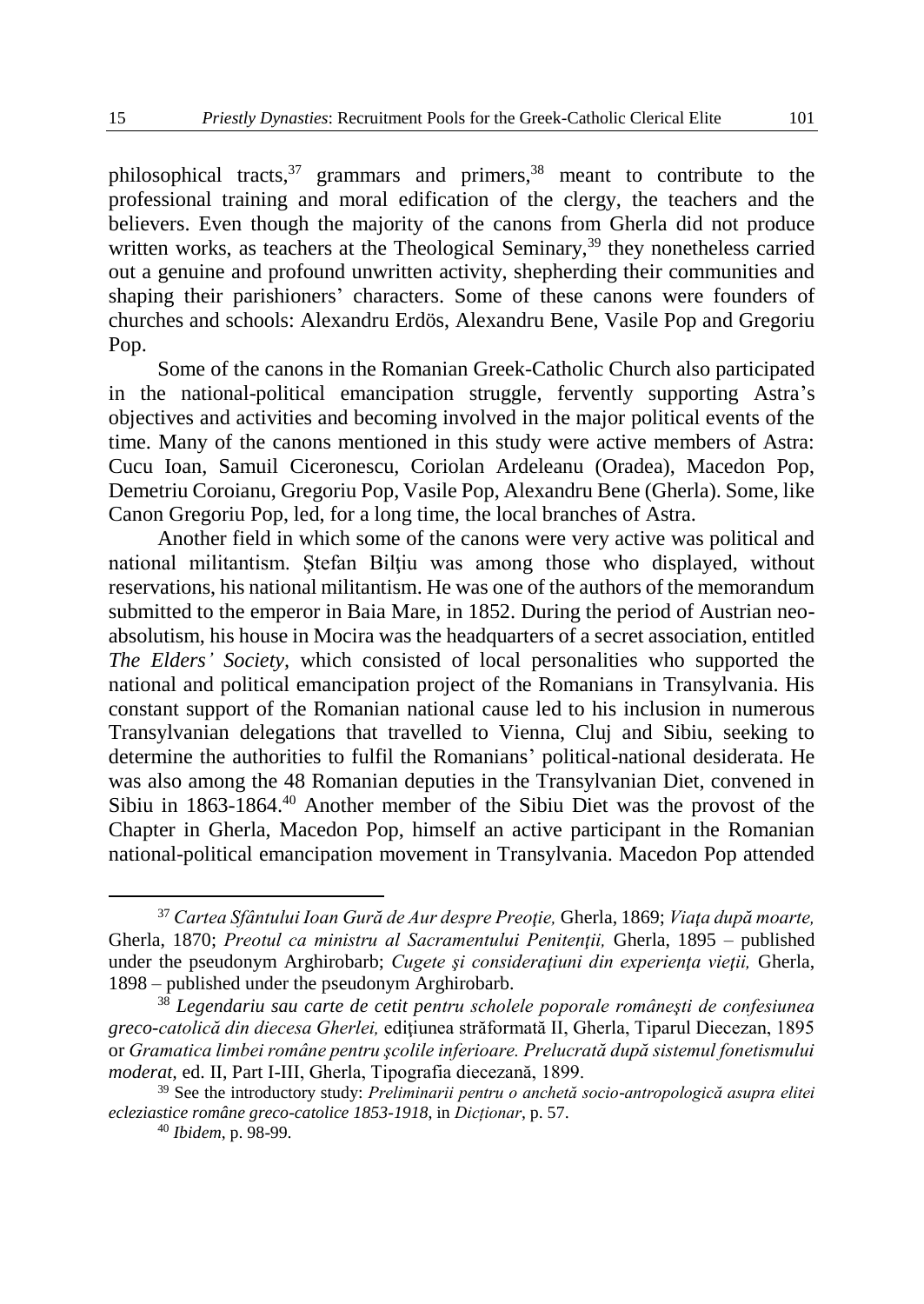the Assembly held in Blaj in May 1848, and in the autumn of 1861 he was a member of the Romanian delegation sent to Vienna, requesting the emperor to include the Romanian nation in the governance of the Transylvanian principality, in the context of the "political thaw" that took place in the monarchy in the early 1860s. On this occasion, he joined the delegates from Năsăud, who were in Vienna, attempting to retrieve the border guards' funds and to secure rights for the descendants of the former border guards.<sup>41</sup>

A particular aspect concerns the involvement of the canons, in their capacity as members of the higher clergy, in the financial-banking sector.<sup>42</sup> Thus, a considerable number of clergymen (above all, of canons)<sup>43</sup> were included in the management of the Romanian credit system in Transylvania. The clergy could assume leadership roles in the Romanian banks and they could also be found among the shareholders. An illustrative example is that of Canon Samuil Ciceronescu, who was a member of *Bihoreana* Bank's board of directors for a long period.<sup>44</sup> To give another example, Coriolan Ardelean was among the founding members of *Arina* Bank in Sanislău and of *Drăganul* Bank in Beiuș.<sup>45</sup>

It should be noted that many of the canons, including those examined in this study, bequeathed their wealth (money, movable and immovable assets) for the establishment of cultural-educational foundations, which were to support the outstanding students in the two dioceses. In this sense, the following canons of Oradea of priestly descent, who were subsequently appointed to episcopal sees, deserve mentioning: Iosif Papp-Szilágyi, who left a foundation of 20,000 Gulden for the payment of the teachers from the Gymnasium in Beius,<sup>46</sup> and Ioan Szabó, who bought a vineyard for the Domestic Seminary in Oradea and left a foundation of

<sup>41</sup> *Ibidem*, p. 323.

<sup>42</sup> Marin Balog, *The Clergy's Involvement in the Romanian Credit System from Transylvania during the Late Nineteenth and the Early Twentieth Centuries. Case Study: the Greek-Catholic Clergy*, in *Recruitment and Promotion among the Romanian Greek-Catolic Ecclesiastical Elite in Transylvania (1853-1918). A collection of Studies*, Cluj-Napoca, Mega, 2014, p. 163-180.

<sup>43</sup> In 1913, there were 571 clerics, of all ranks, in the entire Romanian banking system in Transylvania. They represented 14.38 percent of the total number of clerics, estimated, at that time, to be 3970. 16 of these 571 clerics were canons and 8 were vicars forane. Apud Vasile Dobrescu, *Funcții și funcționalități în sistemul de credit românesc din Transilvania până la Primul război mondial*, Târgu Mureș, Editura Universității "Petru Maior", 2006, Annex A.

<sup>44</sup> *Dicționar*, p. 135.

<sup>45</sup> *Ibidem*, p. 85.

<sup>46</sup> *Ibidem*, p. 293.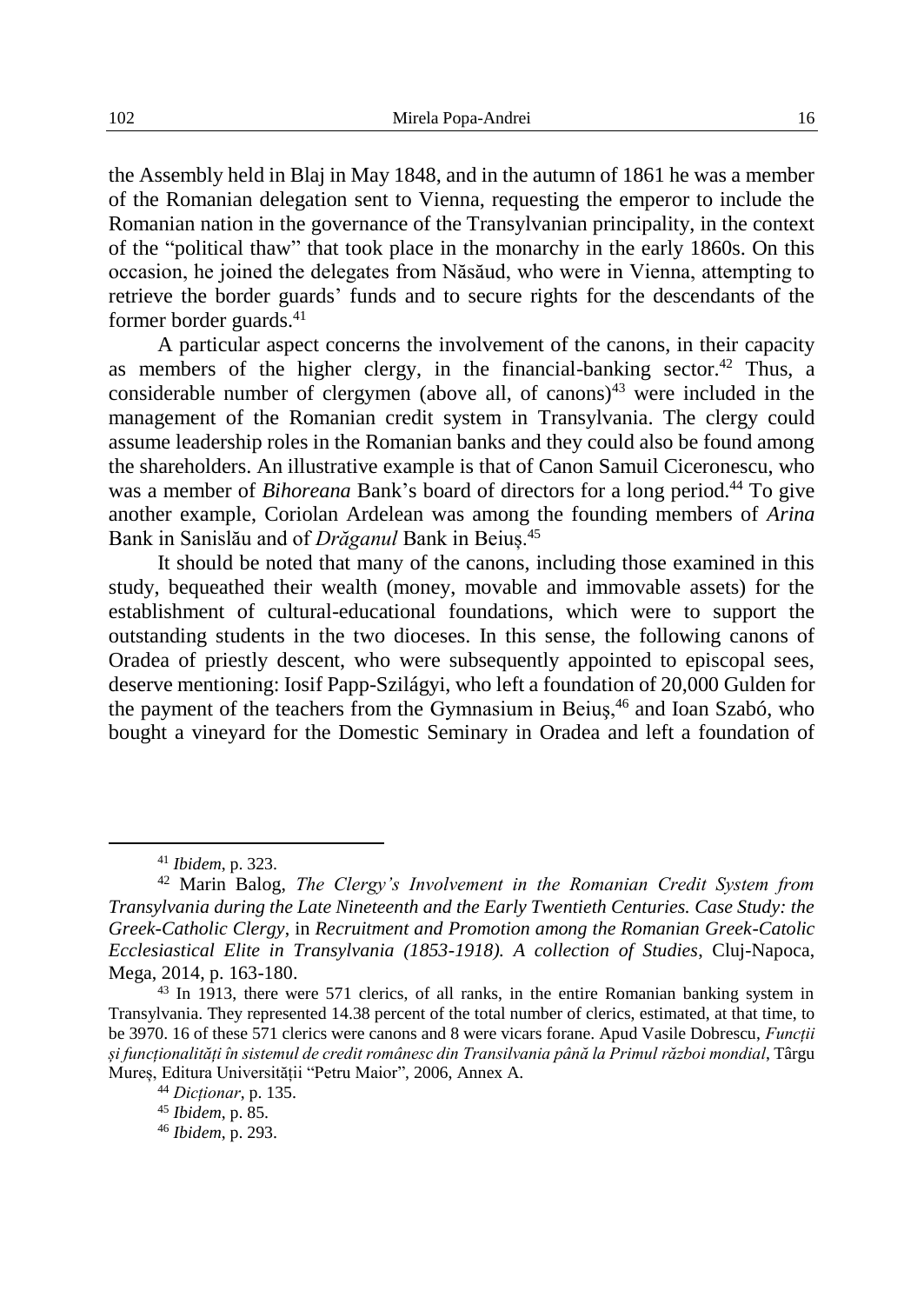1,000 Gulden. <sup>47</sup> Another canon from Oradea, Samuil Ciceronescu, left a foundation of 50,000 lei for the maintenance of the poorer churches.<sup>48</sup>

In the Diocese of Gherla, some of the 12 canons presented here gathered, throughout their lives, major financial and economic resources, derived from inheritances or from their priestly and canonical emoluments,<sup>49</sup> which were often invested in movable and immovable property, as well as in bank assets. Examples may include Canons Macedon Pop, who left a fortune estimated at 5,000 Gulden, Alexandru Erdoş – 6000/7000 Gulden, Ioan Welle – 200000 Crowns, etc. However, there were also situations where the canons from Gherla left no inheritance for such purposes: see the cases of Ioan Gulovich, Eusebiu Cartice, etc. It should be noted that most of those who left substantial inheritances bequeathed them to the diocese as eparchial foundations.<sup>50</sup>

Not only did many of the canons evoked in this study hold important ecclesiastical offices, but they were also renowned teachers and authors of textbooks of tremendous importance in the Romanian school system of the 19th and 20th centuries. They also wrote works of major importance in various fields, such as ecclesiastical or general history, theology, pedagogy, linguistics, philosophy, geography, or compiled dictionaries, etc., as they were not limited strictly to the status of men of the church. Some of them distinguished themselves in the national and cultural emancipation struggle of the Romanian nation in Transylvania. All of them had several things in common: they were canons who benefited from solid professional and intellectual training and they were the descendants of priestly families. They represented a segment of the cultural – and, for a while, even the political – vanguard of Romanian society, standing in for the lay intellectuals, to whose formation they contributed decisively, above all in their capacity as professors. Thus, as stated and shown in the pages above, our research legitimizes the idea that priestly dynasties represented a social-historical reality in the Romanian Greek-Catholic Church from 1853 to 1918. Priestly dynasties existed, indeed. They are not a myth, for their historical reality is attested by rigorous documents, ranging from academic records to study certificates, diplomas, etc. During the period we have analysed, they continued to represent an important source for candidates for the priesthood and a recruitment pool for the ecclesiastical elite. It should be noted that during this period, by the second or the third generation, the sons of priests were ready to engage on a higher level, assuming leadership roles in the ecclesiastical administration, from teachers in theological seminaries to archpriests, vicars forane, canons and bishops. Of course, this research presents a case study, analysing the

<sup>47</sup> *Ibidem*, p. 384.

<sup>48</sup> *Ibidem*, p. 53.

<sup>&</sup>lt;sup>49</sup> The annual salaries of the canons from the Chapter of Gherla ranged between 1,800 Gulden, which went to the capitular provost, and 1,000 Gulden, which was the prebendary canon's salary.

<sup>50</sup> *Dicţionar*, p. 56.